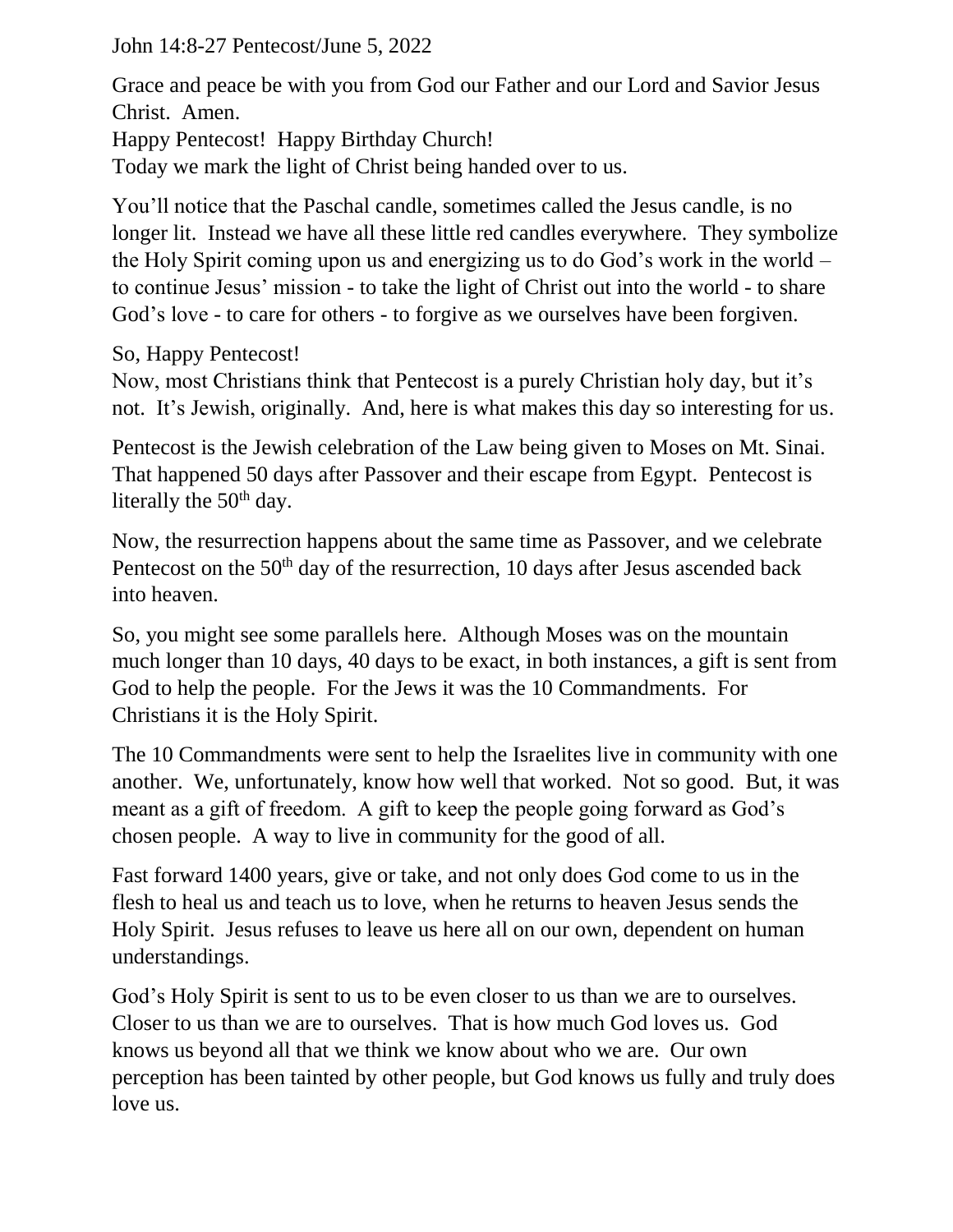Not only are we to die for, but we are so loved that God can't bear to be separated from us either. So, God's presence is sent to be with us, always and forever. The Holy Spirit is sent so that we can never forget – never forget God, God's love for us, our value as beloved children, and also our mission to go and share that good news, all that Jesus teaches us, to all people. To share the peace of Christ with everyone.

Moses received the 10 Commandments on Mt. Sinai and brought them down to the people only to find the people offering sacrifice to an Egyptian god, not the God who chose them as God's beloved people. That 40 day separation sent the Israelites off the deep end and back into captivity, back into the life they use to know.

God's not going to let that happen again. God will not let us fall back into the slavery of sin, so God doesn't just send some tablets with advice on them. No. God sends the Holy Spirit, a relationship with God that lives inside of us and lights our way.

Moses brought 10 Commandments to the people. Jesus gave only one – love as you are loved by me, which really sums up all of the 10 Commandments anyway. But he doesn't leave it at that. He sends the Holy Spirit to make it possible to follow them and to know that we are loved and forgiven, so that we can love and forgive others.

And that's really what it is all about, love and forgiveness. We cannot love without forgiveness and we cannot forgive without love. Through the Holy Spirit we are bound in love to God and our relationship with God never ends, that's eternal forgiveness.

And because it's hard to hear the Holy Spirit within us, to hear love and forgiveness from within, we are sent to tell one another the good news over and over again. We are sent to speak the Word of God so that others will also be empowered to build and restore relationships. That is the work of the Holy Spirit.

Marked as God's beloved, sealed with the cross of Christ forever, the Holy Spirit sends us out into the world to live God's peace and share it with others. The peace of Christ. The peace which passes all human understanding.

So, never forget your baptism. It is a gift that can never be taken from you. Ever. It is your eternal guarantee of God's love and presence with you.

Baptized we are never separated from God and in baptism we know that we are God's beloved child. No matter how anyone else may treat us, God is on our side, closer to us than we are to ourselves, always loving us, only wanting the best for us. That is why the Holy Spirit is called the Advocate.